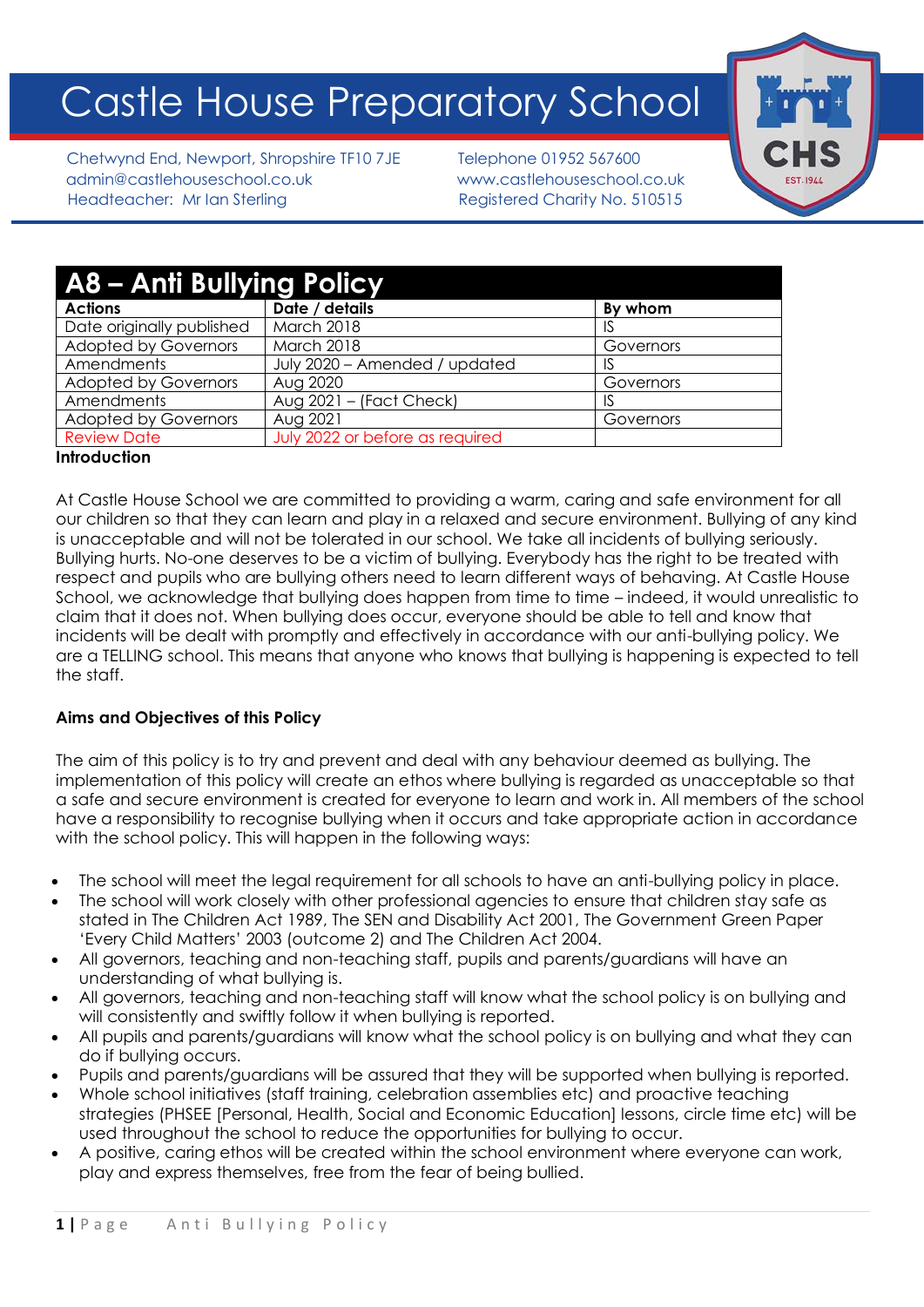# **What Is Bullying?**

The school has adopted the following collaborative definition of bullying which is our shared understanding of what bullying is:

Bullying is any deliberate, hurtful, upsetting, frightening or threatening behaviour by an individual or a group towards other people. It is usually repeated over a period of time and it is very difficult for the victims to defend themselves (remember STOP – it happens Several Times on Purpose). Bullying is mean and results in worry, fear, pain and distress to the victim's.

# **Bullying can be:**

- Emotional being unfriendly, excluding, tormenting (e.g. hiding books, threatening gestures), ridicule, humiliation
- Verbal name-calling, sarcasm, spreading rumours, threats, teasing, making rude remarks, making fun of someone
- Physical pushing, kicking, hitting, pinching, throwing stones, biting, spitting, punching or any other forms of violence, taking or hiding someone's things
- Racist racial taunts, graffiti, gestures, making fun of culture and religion
- Sexual unwanted physical contact or sexually abusive or sexist comments
- Homophobic because of/or focussing on the issue of sexuality
- Online/cyber setting up 'hate websites', sending offensive text messages, emails and abusing the victims via their mobile phones
- Any unfavourable or negative comments, gestures or actions made to someone relating to their disability or special educational needs.

## **Bullying is not:**

It is important to understand that bullying is not the odd occasion of falling out with friends, name calling, arguments or when the occasional trick or joke is played on someone. It is bullying if it is done several times on purpose (STOP). Children sometimes fall out or say things because they are upset. When occasional problems of this kind arise it is not classed as bullying. It is an important part of children's development to learn how to deal with friendship breakdowns, the odd name calling or childish prank. We all have to learn how to deal with these situations and develop social skills to repair relationships.

## **Where does bullying happen?**

It can happen anywhere – in the classroom, in the corridor, in the toilets, in the dining hall, in the playground. Bullying may also happen on the way to and from school. In such cases, the Head teacher is empowered by law to deal with such incidents but must do so in accordance with the school's policy.

At Castle House School, we are concerned with our children's conduct and welfare outside as well as inside school and we will do what we can to address any bullying issues that occur off the school premises. The following steps may be taken:

- Talk to the local Community Police Officer about problems on the streets
- Talk to the transport companies about bullying on school buses and in school taxis
- Talk to the Head Teachers of other schools whose children may be involved in bullying off the premises
- Map out safe routes to school for children, linking them to the School Travel Plan
- Discuss coping strategies with parents
- Talk to the children about how to handle or avoid bullying outside the school premises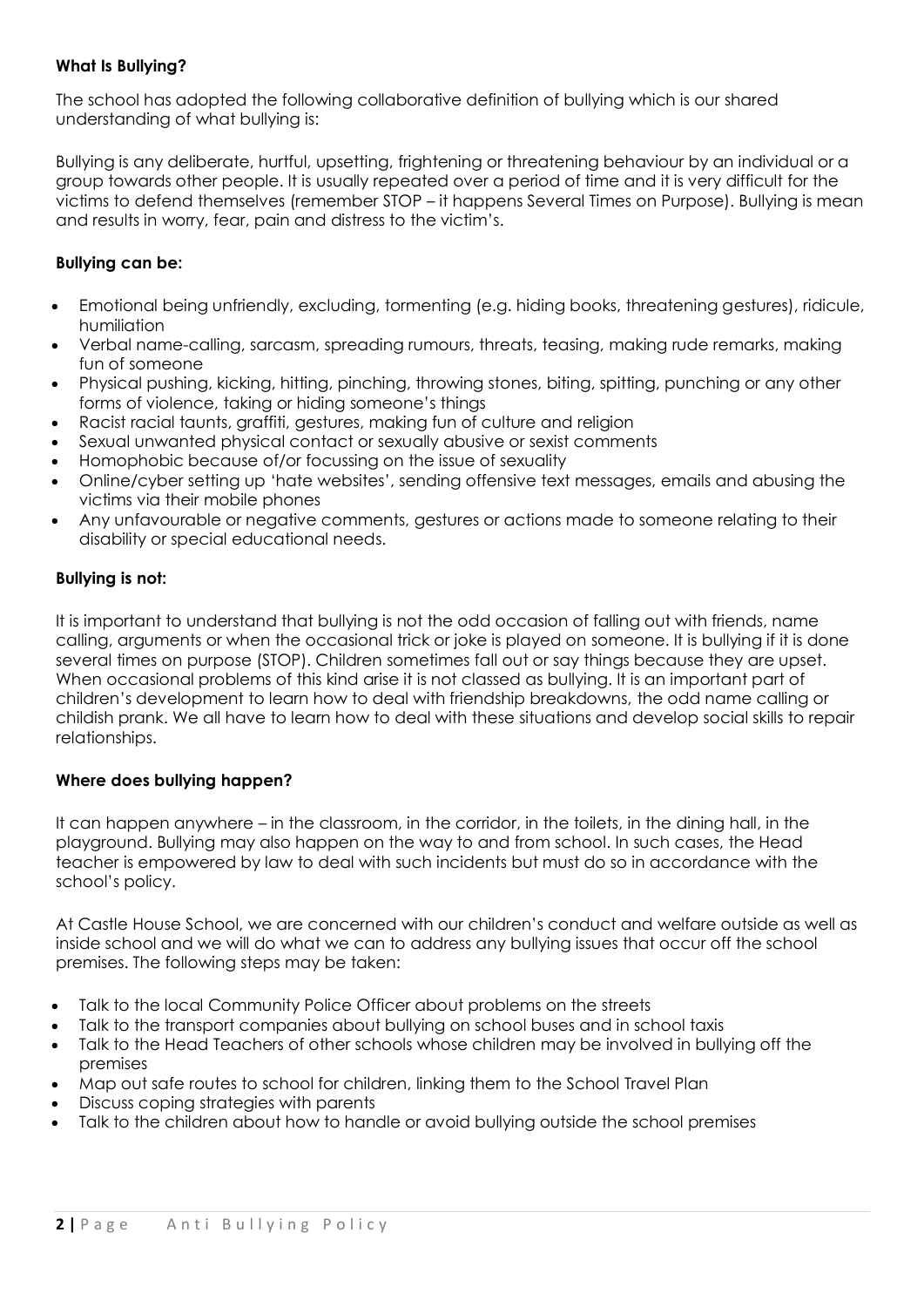# **Signs and Symptoms**

A child may indicate, by different signs or behaviour, that he or she is being bullied.

Adults should be aware of these possible signs and investigate further if a child:

- is frightened of walking to or from school
- doesn't want to go on the school/in the taxi
- begs to be driven to school
- changes their usual routine/route to school
- begins truanting
- becomes withdrawn, anxious or lacking in confidence
- starts stammering
- attempts or threatens suicide or runs away
- cries themselves to sleep at night or has nightmares
- feels ill in the morning
- begins to under perform in school work
- comes home with clothes torn or books damaged
- has possessions go "missing"
- asks for money or starts stealing money (to pay the bully)
- has dinner or other monies continually "lost"
- has unexplained cuts or bruises
- comes home starving (money/snack/sandwiches have been stolen)
- becomes aggressive, disruptive or unreasonable
- starts swearing or using aggressive language for no apparent reason
- is bullying other children or siblings
- stops eating
- is frightened to say what's wrong
- gives improbable excuses for any of the above

These signs and behaviours could indicate other problems, but bullying should be considered a possibility and should be taken seriously and investigated as soon as possible.

## **What can you do if you are being bullied?**

Wherever you are in school, you have the right to feel safe. Nobody has the right to make you feel unhappy. If someone is bullying you, it is important to remember that it is not your fault and there are people who can help you.

The children were all asked this question and we have included some of their strategies in the list below:

- Try not to let the bully know that he/she is making you feel upset.
- Try to ignore them.
- Be assertive stand up to them, look at them directly in the eye, tell them to stop and mean it.
- Stay in a group, bullies usually pick on individuals.
- Get away as quickly as you can.
- Tell someone you can trust it can be a teacher, a teaching assistant, a midday supervisor, a parent, a friend, a brother, a sister or a relative.
- If you are scared, ask a friend to go with you when you tell someone.
- If you don't feel you can talk to someone about it, write it down and post it in the 'Worry' box.
- When you tell an adult about the bullying give them as many facts as you can (What? Who? Where? When? Why? How?).
- Keep a diary of what's been happening and refer to it when you tell someone (see Appendix 1).
- Keep on speaking out until someone listens and helps you.
- Never be afraid to do something about it and quick.
- Don't suffer in silence.
- Don't blame yourself for what is happening.
- Call a helpline.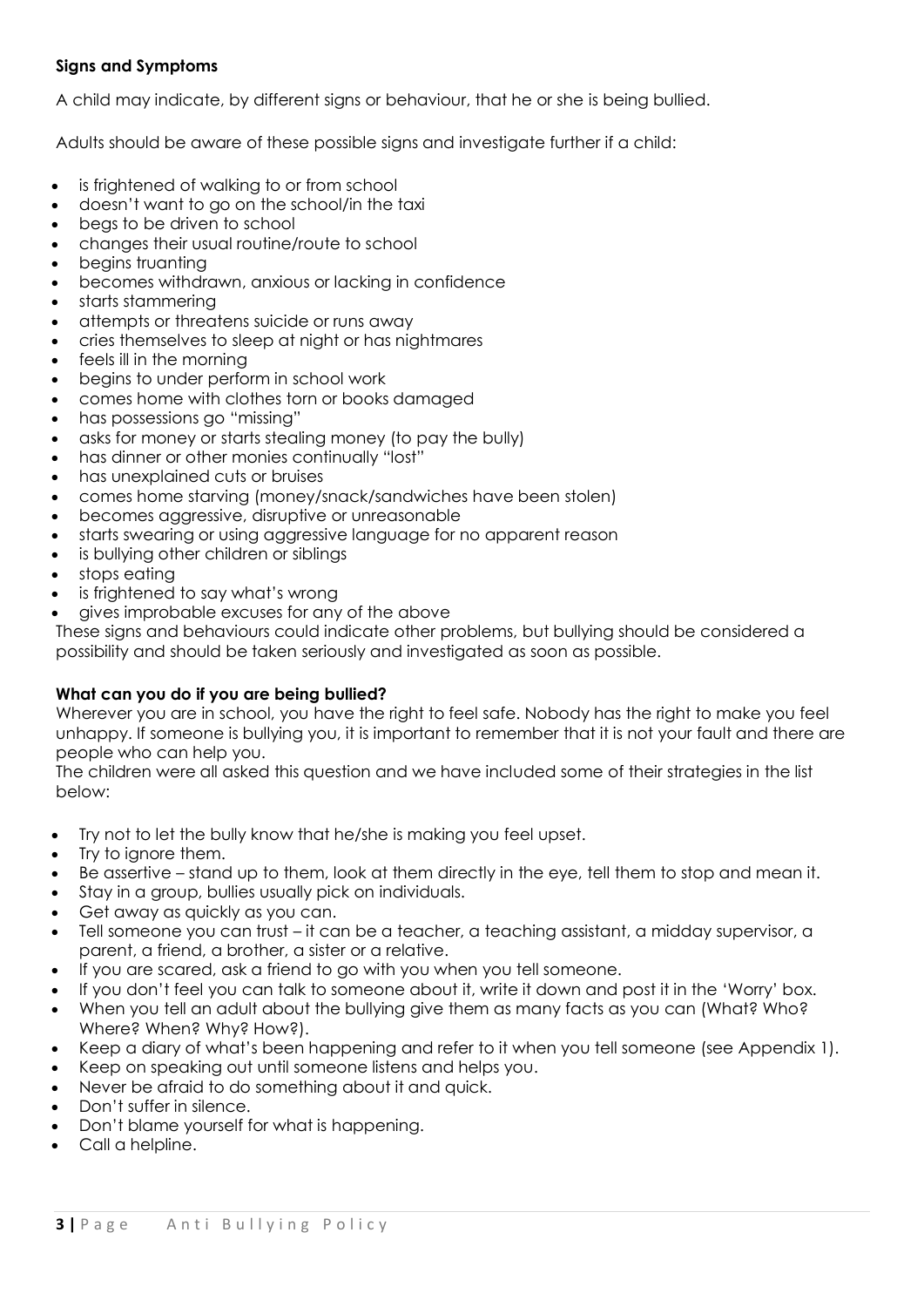# **What can you do if you see someone else being bullied?** *(The role of the bystander)*

Ignoring bullying is cowardly and unfair to the victim. Staying silent means the bully has won and gives them more power. There are ways you can help without putting yourself in danger. The children have also discussed this question in class and some of the strategies they suggested are listed below:

- Don't smile or laugh at the situation.
- Don't rush over and take the bully on yourself.
- Don't be made to join in.
- If safe to do so, encourage the bully to stop bullying.
- If you can, let the bully know you do not like his or her behaviour.
- Shout for help.
- Let the victim(s) know that you are going to get help.
- Tell a member of staff as soon as you can.
- Try and befriend the person being bullied.
- Encourage the person to talk to someone and get help.
- Ask someone you trust about what to do.
- If you don't feel you can talk to someone about it, write it down and post it in the 'Worry' box.
- Call a helpline for some advice.

#### **Protected Characteristics**

When in September 2020 Relationships Education became a requirement for primary pupils we sought to indue this within not only our PSHE lessons but our overarching approach. The protected characteristics are:

- a. age
- b. disability
- c. gender reassignment
- d. marriage and civil partnership
- e. pregnancy and maternity
- f. race
- g. religion or belief
- h. sex
- i. sexual orientation

Everyone has at least some characteristics which are included in this list (for example, age and sex).

#### **Bullying of children with Special Educational Needs**

Castle House School is an inclusive school. We provide a secure, accepting, safe and stimulating environment where everyone is valued for who they are.

We have some children who have learning disabilities and/or communication difficulties. Everyone involved in the school is very aware that these children can be especially vulnerable to bullying and we are therefore particularly vigilant at all times.

High attainers, gifted or talented pupils can also be affected by bullying. Staff will treat this type of bullying as seriously and in the same way as any other type of bullying.

#### **Procedures for reporting and responding to bullying incidents**

All staff will respond calmly and consistently to all allegations and incidents of bullying at Castle House School. They will be taken seriously by all staff and dealt with impartially and promptly. All those involved will have the opportunity to be heard. Staff will protect and support all children involved whilst allegations and incidents are investigated and resolved.

The following step-by-step procedure will be used for reporting and responding to bullying allegations or incidents: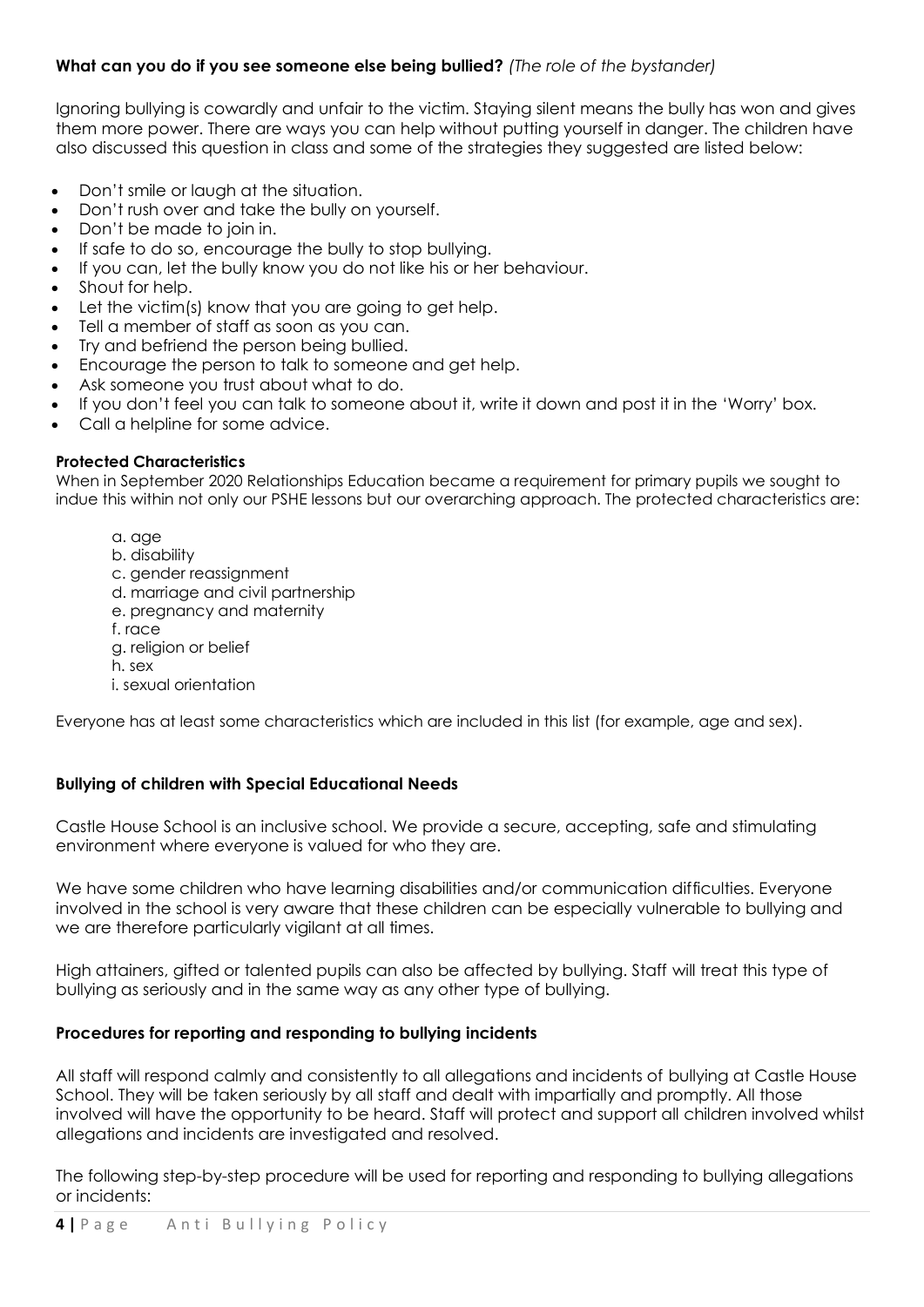- 1. Report all bullying allegations and incidents to staff.
- 2. Staff will make sure the victim(s) is and feels safe.
- 3. Appropriate advice will be given to help the victim(s).
- 4. Staff will listen and speak to all children involved about the incident separately.
- 5. The problem will be identified and possible solutions suggested.
- 6. Staff will attempt to adopt a problem solving approach which will move children on from them having to justify their behaviour.
- 7. Appropriate action will be taken quickly to end the bullying behaviour or threats of bullying.
- 8. Staff will reinforce to the bully that their behaviour is unacceptable.
- 9. The bully (bullies) may be asked to genuinely apologise. Other consequences may take place and appropriate sanctions applied (see next section).
- 10. If possible, the pupils will be reconciled.
- 11. An attempt will be made, and support given, to help the bully (bullies) understand and change his/her/their behaviour.
- 12. In cases of serious bullying, the incidents will be recorded by staff on the standard Incident Report Sheet. All reports will be kept in a file in the school office (Appendix 2).
- 13. In serious cases parents will be informed and will be invited to come into school for a meeting to discuss the problem.
- 14. After the incident has been investigated and dealt with, each case will be monitored to ensure repeated bullying does not take place.
- 15. Bullying incidents will be discussed regularly at staff meetings.
- 16. The anti-bullying Governor will present termly reports on serious bullying incidents to the Governors.
- 17. If necessary and appropriate, the Child Protection Officer in school, Social Services or police will be consulted.

The following sanctions may be used:

The children have also discussed this question in their classes and some of the sanctions they suggested are included in the list below:

- Apologise to the victim(s) verbally or in writing
- Lose privileges
- Lose playtimes (stay with class teacher)
- Parents will be invited in to school
- Go on a self-improvement report
- Be removed from class and work in isolation
- Report to the Headteacher
- Be withdrawn from participation in school visit, clubs and events not essential to the curriculum.

These sanctions are very much in line with those detailed in our policy for promoting positive behaviour policy ((see A4) and for consistency, the latter will apply.

# **Strategies for the prevention and reduction of bullying**

Whole school initiatives and proactive teaching strategies will be used throughout the school to develop a positive learning environment with the aim of reducing the opportunities for bullying to occur.

These can include:

- Involving the whole school community in writing and reviewing the policy
- Undertaking regular questionnaires and surveys to monitor the extent of bullying in the school and the effectiveness of the anti-bullying policy
- Producing a 'child speak' version of the policy for the children
- Each class agreeing on their own set of class rules
- Making national anti-bullying week a high profile event each year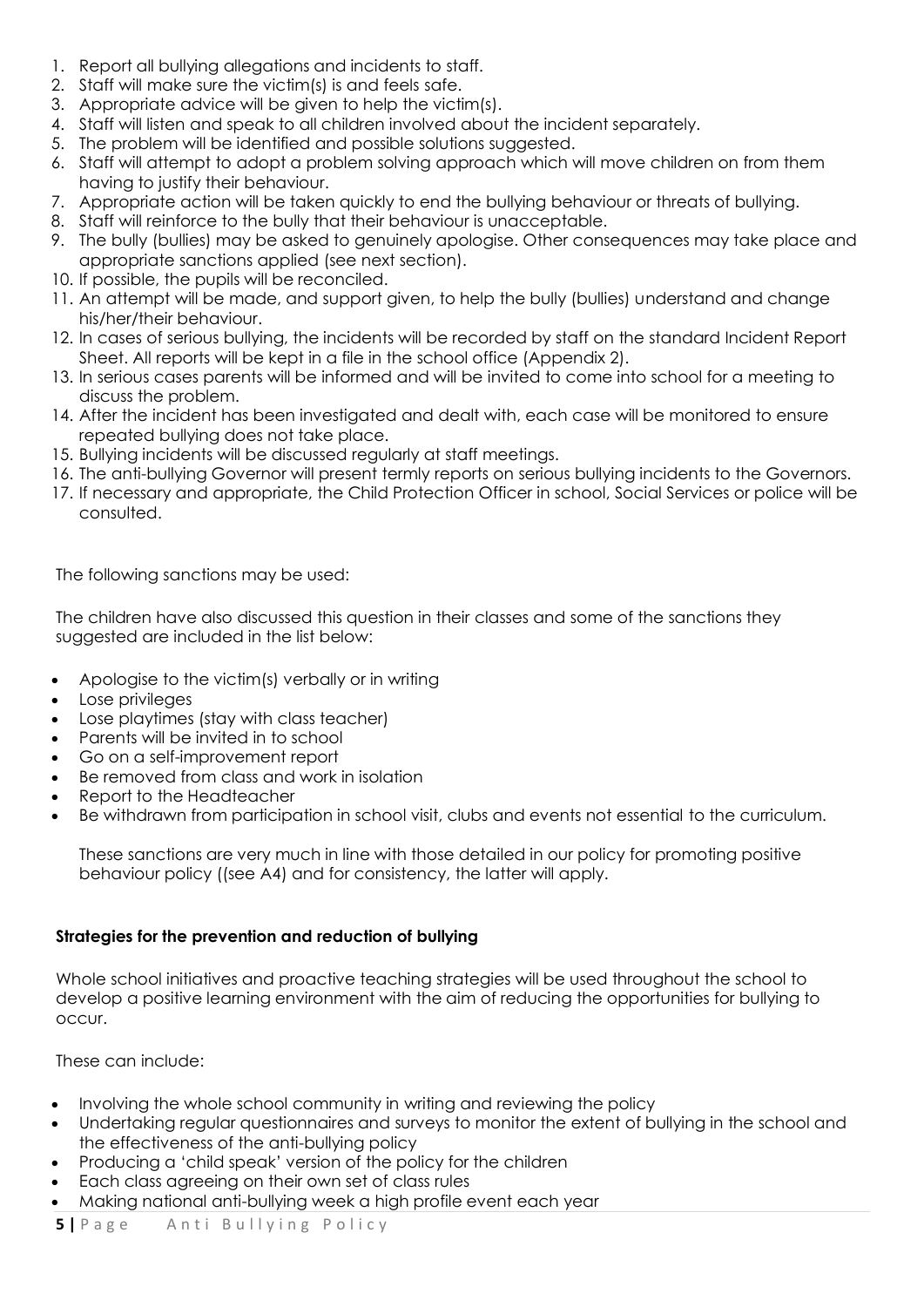- Awareness raising through regular anti-bullying assemblies
- PHSE (Personal, Health & Social Education) scheme of work from Reception to Year 6 used to support this policy
- Circle time on bullying issues
- Setting up of a circle of friends support network where a small group of children volunteer to help and support an individual experiencing difficulties
- Children writing stories and poems and drawing pictures about bullying
- Children being read stories about bullying
- Using drama activities and role-plays to help children be more assertive and teach them strategies to help them deal with bullying situations
- Prominently displaying anti-bullying posters produced by the children around the school
- Introduction of a confidential 'Worry' box where children and parents/guardians can write and post their concerns and ideas
- Introducing playground improvements and initiatives
- Training Y5 or Y6 pupils to be Playground Pals

## **Monitoring and evaluation of the policy**

To ensure this policy is effective, it will be regularly monitored and evaluated. Questionnaires completed by the whole school community, together with surveys, focus groups, children's and parents'/guardians' comments posted in the 'Worry' box and bullying incident forms will be used to gauge the effectiveness of the policy. Following an annual review any amendments will be made to the policy and everyone informed. An annual report will then be issued to governors and parents and the policy will be distributed to all parents.

**Sources of further information, support and help** There is a vast amount of information and guidance available about bullying that can provide a wide range of support and help. The following list is just a small selection of the support available that teachers, parents and children have found useful.

| <b>Name of organisation</b>                   | <b>Telephone number</b>                                                                  | Website                                       |
|-----------------------------------------------|------------------------------------------------------------------------------------------|-----------------------------------------------|
| <b>Act Against Bullying</b>                   | 0845 230 2560                                                                            | www.actagainstbullying.com                    |
| <b>Advisory Centre for Education</b><br>(ACE) | 0207 704 3370                                                                            | www.ace-ed.org.uk                             |
| Anti-bully                                    | not available                                                                            | www.antibully.org.uk                          |
| Anti-Bullying Alliance (ABA)                  | 0207 843 1901                                                                            | www.anti-bullyingalliance.org.uk              |
| Anti-bullying Network                         | 0131 651 6103                                                                            | www.antibullying.net                          |
| Beatbullying                                  | 0845 338 5060                                                                            | www.beatbullying.org.uk                       |
| <b>Bully Free Zone</b>                        | 01204 454 958                                                                            | www.bullyfreezone.co.uk                       |
| <b>Bullying Online</b>                        | 020 7378 1446                                                                            | www.bullying.co.uk                            |
| <b>BBC</b>                                    | not available                                                                            | www.bbc.co.uk                                 |
| Childline                                     | 0800 1111 (helpline for<br>children)                                                     | www.childline.org.uk                          |
| Kidscape                                      | 020 7730 3300 (general<br>enquiry number)<br>08451 205 204 (helpline for<br>adults only) | www.kidscape.org.uk<br>www.beyondbullying.com |
| <b>NSPCC</b>                                  | 0207 825 2500                                                                            | www.nspcc.org.uk                              |
| Parentline Plus                               | 0808 800 2222                                                                            | www.parentlineplus.org.uk                     |
|                                               |                                                                                          |                                               |